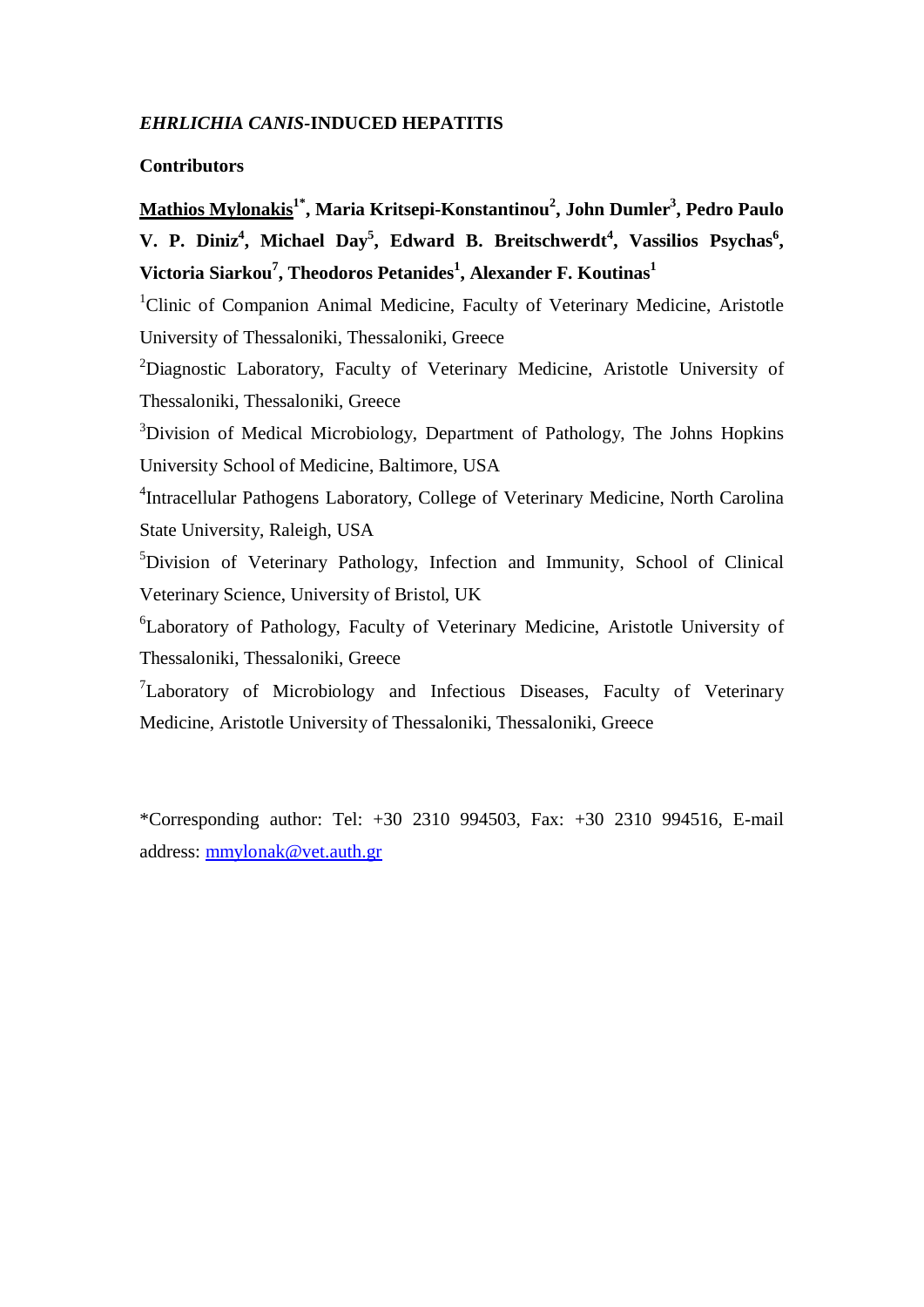## **Cytology**

*Giemsa-stained liver imprint smears (Figures 1 and 2):* In a slightly hemorrhagic background, several round-to-oval and occasionally polyhedral hepatocytes were seen distributed as single cells or clusters. They had an eccentrically placed round nucleus (occasional cells were binucleated) and slightly basophilic cytoplasm. Dark green intracytoplasmic granules consistent with bile and solid green black bile casts between contiguous hepatocytes were also observed. Dispersed among hepatocytes, numerous mature-appearing lymphocytes, with fewer plasma cells, macrophages, and non degenerate neutrophils were visualized. Several dark-blue coloured cytoplasmic inclusions consistent with *Ehrlichia* sp. morulae were observed in lymphocytes and macrophages. Mild extramedullary hematopoiesis was also noticed in the form of occasional nucleated red blood cells, metamyelocytes and megakaryocytes.

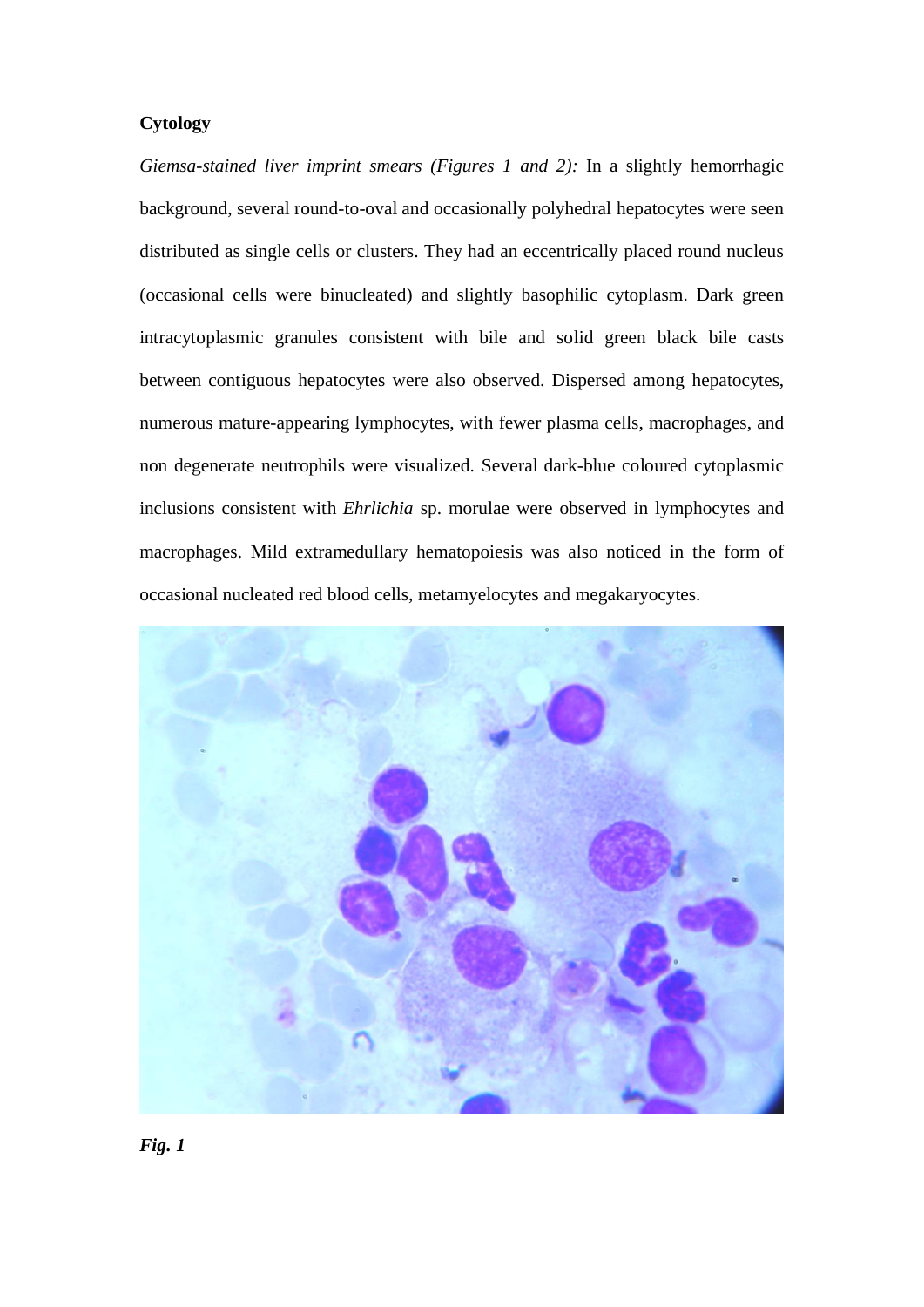

# *Fig. 2*

*Giemsa-stained bone marrow aspiration smears:* Normocellular marrow with normally represented hematopoietic lineages. Mild plasmacytosis. No evidence of infectious agents.

*Follow up buffy coat smear review (prior to institution of doxycycline therapy)*: No evidence of *Ehrlichia* sp. morulae following review of 2,000 OIF.

# **Additional serology**

MAT for *Leptospira* sp.: negative.

ELISA/IFA for *Ehrlichia canis* (2 and 4 weeks after the first negative result, respectively): negative.

IFA for *Ehrlichia canis* (6 weeks after the first negative result): 1/800.

# **Liver histopathology and immunohistochemistry**

A moderate portal fibrosis with bile duct proliferation, dilation of thin-walled vessels and subtle portal to portal bridging fibrosis was noticed. There was also a mild mixed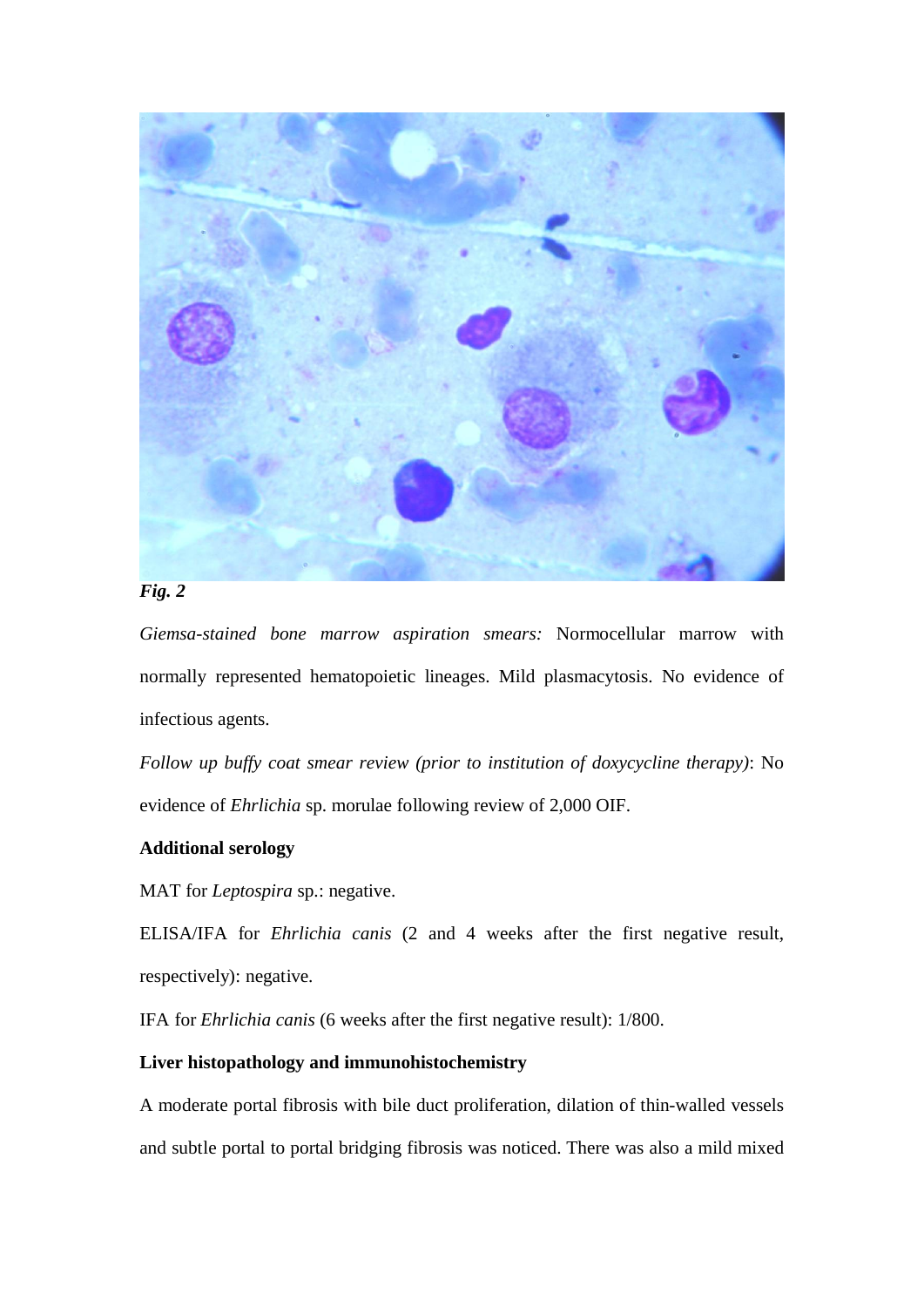inflammatory infiltrate associated with the portal areas that included lymphocytes, plasma cells, macrophages, neutrophils and eosinophils. Some portal hemorrhage and occasional hemosiderophages were seen. The hepatocytes showed mild diffuse microvesicular vacuolation of the cytoplasm and there was generalized congestion. Overall, the findings were indicative of portal hepatitis. Immunohistochemistry on the liver tissue was performed by using *E. canis* monospecific polyclonal antibodies to several major *E. canis* glycoproteins. Several cells, presumably monocytes and lymphocytes, were found to be infected.

#### **Polymerase chain reaction in blood, bone marrow and liver**

*E. canis* 16S rDNA was amplified and sequenced from the blood, bone marrow and liver of the dog. The liver and BM were negative for *Bartonella* sp. DNA.

#### **Treatment**

Doxycycline at 5 mg/Kg BW PO BID x 4 weeks was administered. The alternative melarsomine adulticide protocol for *D. immitis* was also instituted after the end of doxycycline therapy.

#### **Clinical and laboratory follow-up**

Fever abated within 12 hours and complete clinical recovery was witnessed in 48 hours. Progressive but complete resolution of biochemical abnormalities was finally achieved after three weeks. The dog remains clinically healthy after 3.5 years.

#### **Definitive diagnosis**

*Ehrlichia canis*-induced hepatitis and dirofilariosis (stage one, amicrofilaremic)

#### **Interpretation of laboratory findings and discussion**

An *Ehrlichia canis*-associated severe hepatitis was documented in this dog, based on liver cytology, histopathology and immunohistochemistry, PCR amplification of *E. canis* DNA in the blood, BM and liver, along with a positive response to therapeutic